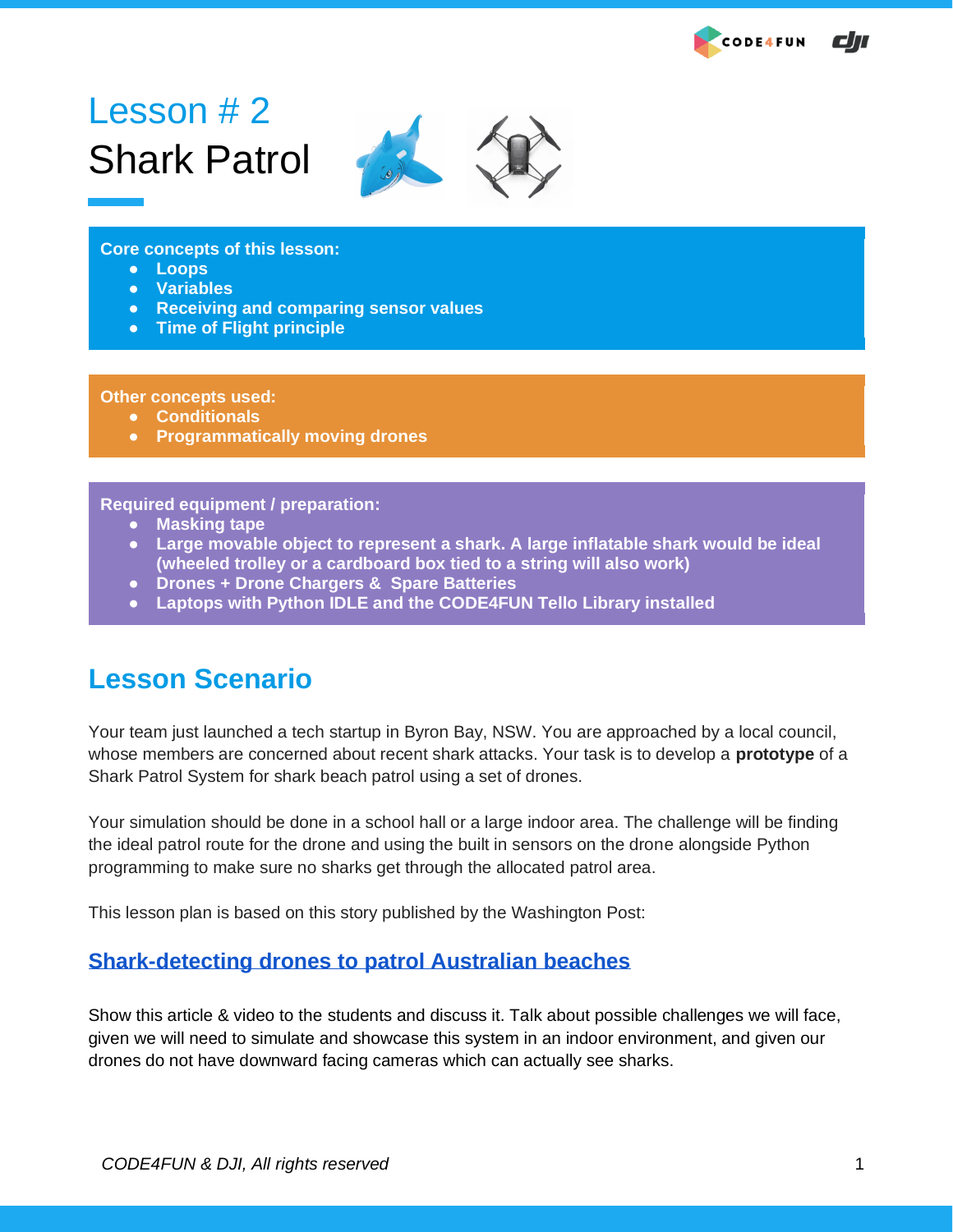## **Table of Contents**

| <b>Lesson Overview</b>                               | $\mathbf{2}$     |
|------------------------------------------------------|------------------|
| <b>Section 1: Classroom Setup</b>                    | $\boldsymbol{4}$ |
| Section 2: Using the TOF sensor                      | 5                |
| <b>Section 3: Loops</b>                              | 8                |
| Section 4: Testing for the shark                     | 10               |
| <b>Section 5: Moving and Searching</b>               | 10               |
| <b>Section 6: More complex movement</b>              | 11               |
| Section 7: Testing the drones with a simulated shark | 13               |
| <b>Conclusion</b>                                    | 143              |
| <b>Extension task</b>                                | 14               |
| <b>Complete Code</b>                                 | 165              |

## **Lesson Overview**

Explain to the teams that we are going to use a large movable object to simulate a shark. An inflatable shark would be ideal, but a wheeled trolley or just a big cardboard box would also work.

Given our drones have infrared sensors which measure distance to the ground, we can use them to detect 'sharks'. Students will need to code their drones so that they would fly around a given sector in a chosen pattern constantly checking the distance to the ground. They will also need to code a conditional statement using infrared sensor to detect 'the shark'. If the distance between the drone and the ground gets suddenly shorter (as if the drone has just flown over a moving trolley or an inflatable shark), the drone will stop in place and do a flip - which will signal the students that the drone has just detected 'the shark'.

A very exciting activity could be done at the end to test the students' code: when all drones are able to patrol their sectors and detect the 'shark', the sectors can be rearranged into a row, one sector after another, simulating an ocean beach. With the sectors arranged this way, the teacher may drag an inflatable shark, or roll a wheeled trolley or other movable object through the row of patrol sectors. Each drone should detect the 'shark' as it passes through their sector and do a flip. Ideally, all drones should do a flip similar to a domino effect, one after the other, as the shark passes through the zones.

### **How to read this lesson plan:**

**CODE4FUN**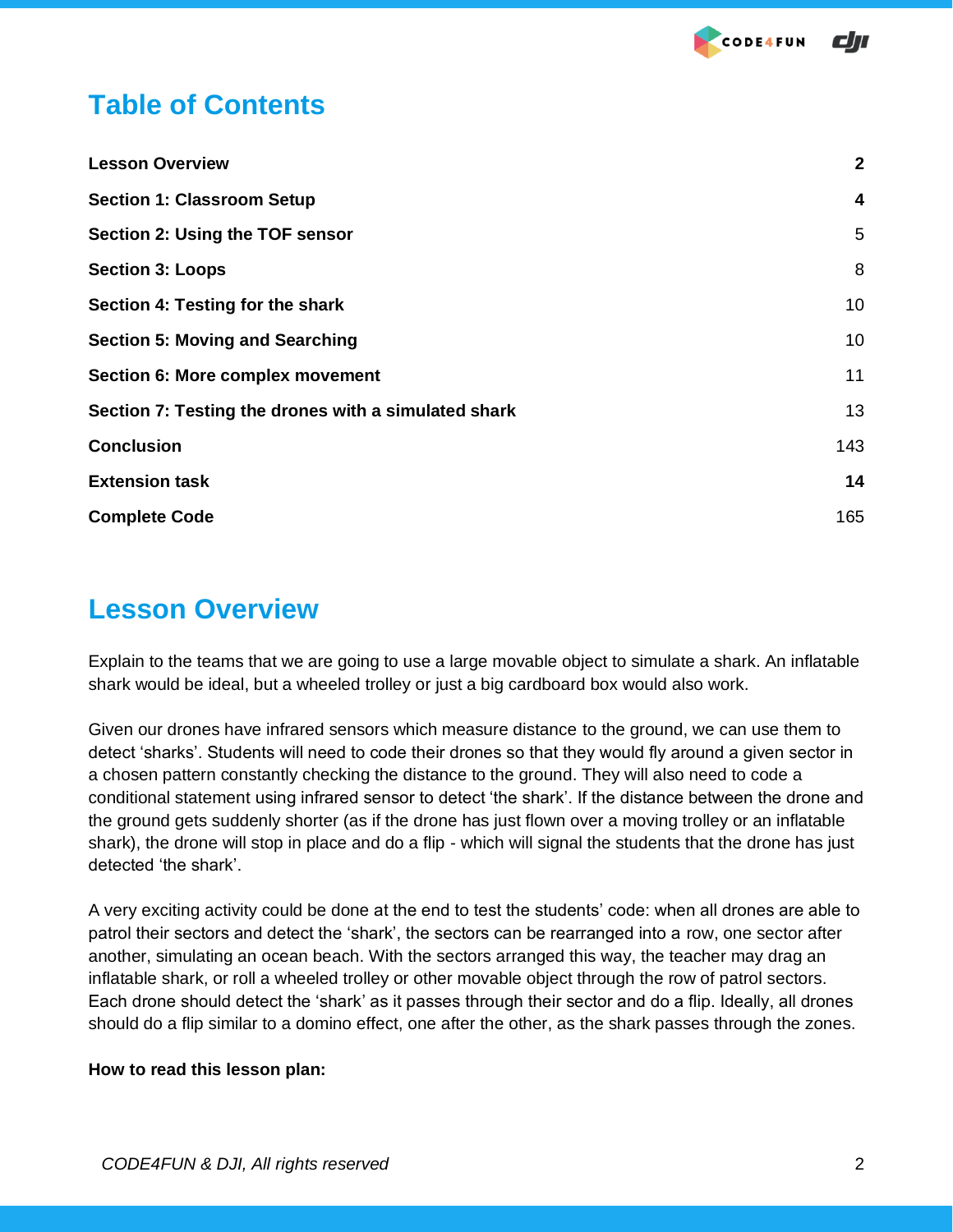

#### **Note box**

This block is used for explaining the concepts used in the lesson. These explanations should be discussed with the students as a group. They generally start with a prompt to ask the students and should be fairly interactive.

### **Exercise**

These blocks are used for additional exercises that students should do, either together as a group, or individually.



This is an informative note that generally gives the reader some hint as to how to teach this lesson, for example common mistakes or things they need to look out for. This is mainly aimed at the teacher, not the students.

### **Extension Tasks**

This block is for extra tasks that can be given to early finishers.

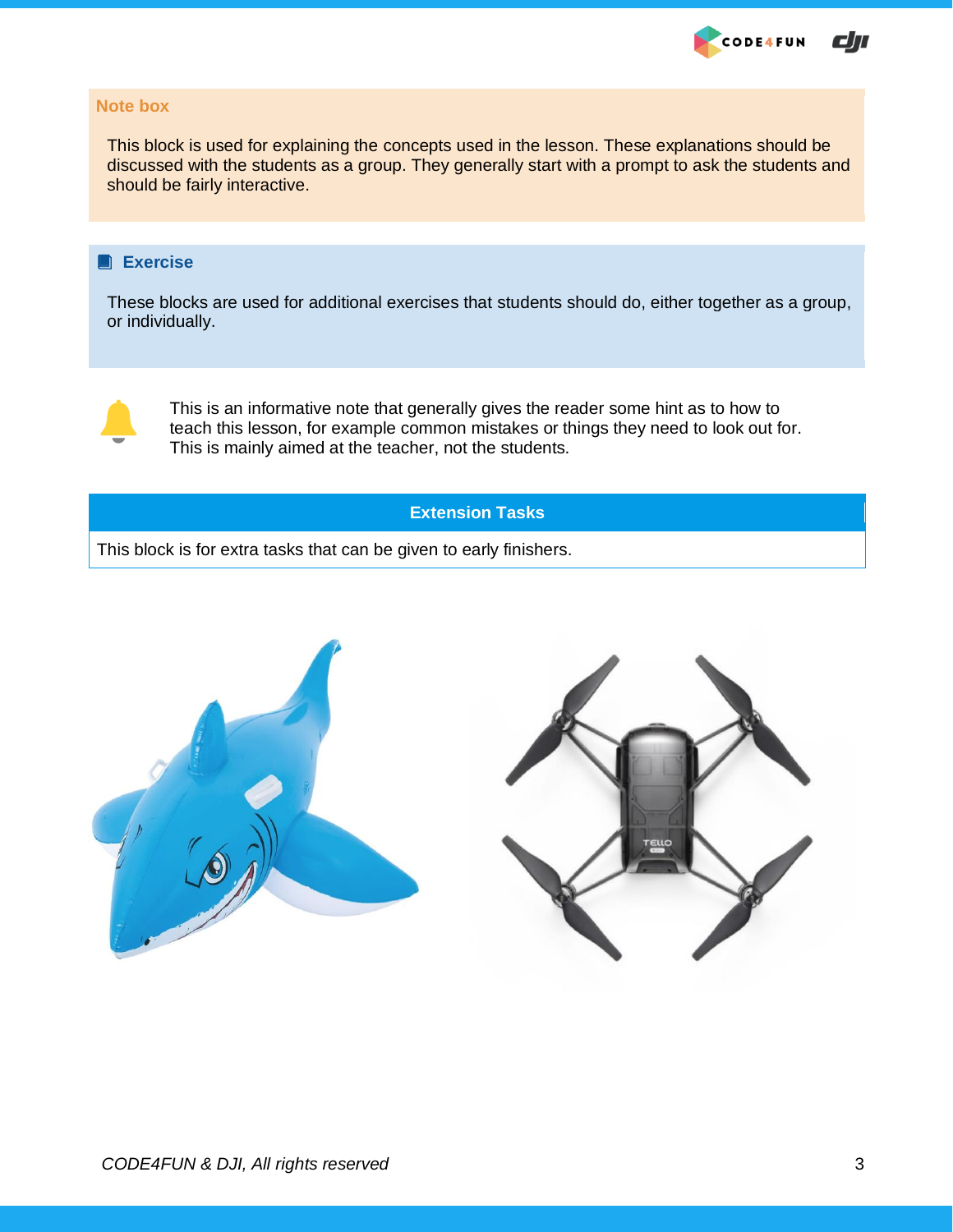## **Section 1: Classroom Setup**

### **Setting up the flying area:**

Mark out squares on the ground with the masking tape (one per team) these squares should be roughly 3 meters by 3 meters. These areas will represent the sections of ocean that each team will be defending from sharks.



Find an object that will represent a shark: an inflatable shark would be ideal, but a wheeled trolley, or a wheeled table, or a large cardboard box attached to a string will work.



Be sure to space out the patrolling areas to ensure no drone collisions.

Assign each team of students a drone to work with and have them set their drones inside of the marked squares. Ideal ratio would be 2-3 students per drone. Make sure each team has at least one laptop with **Python IDLE** and **CODE4FUN Tello Library installed.** 





 It is recommended to keep the batteries charging while not in use, to minimise waiting during the lesson

#### **Setting up the coding environment:**

*CODE4FUN & DJI, All rights reserved* 4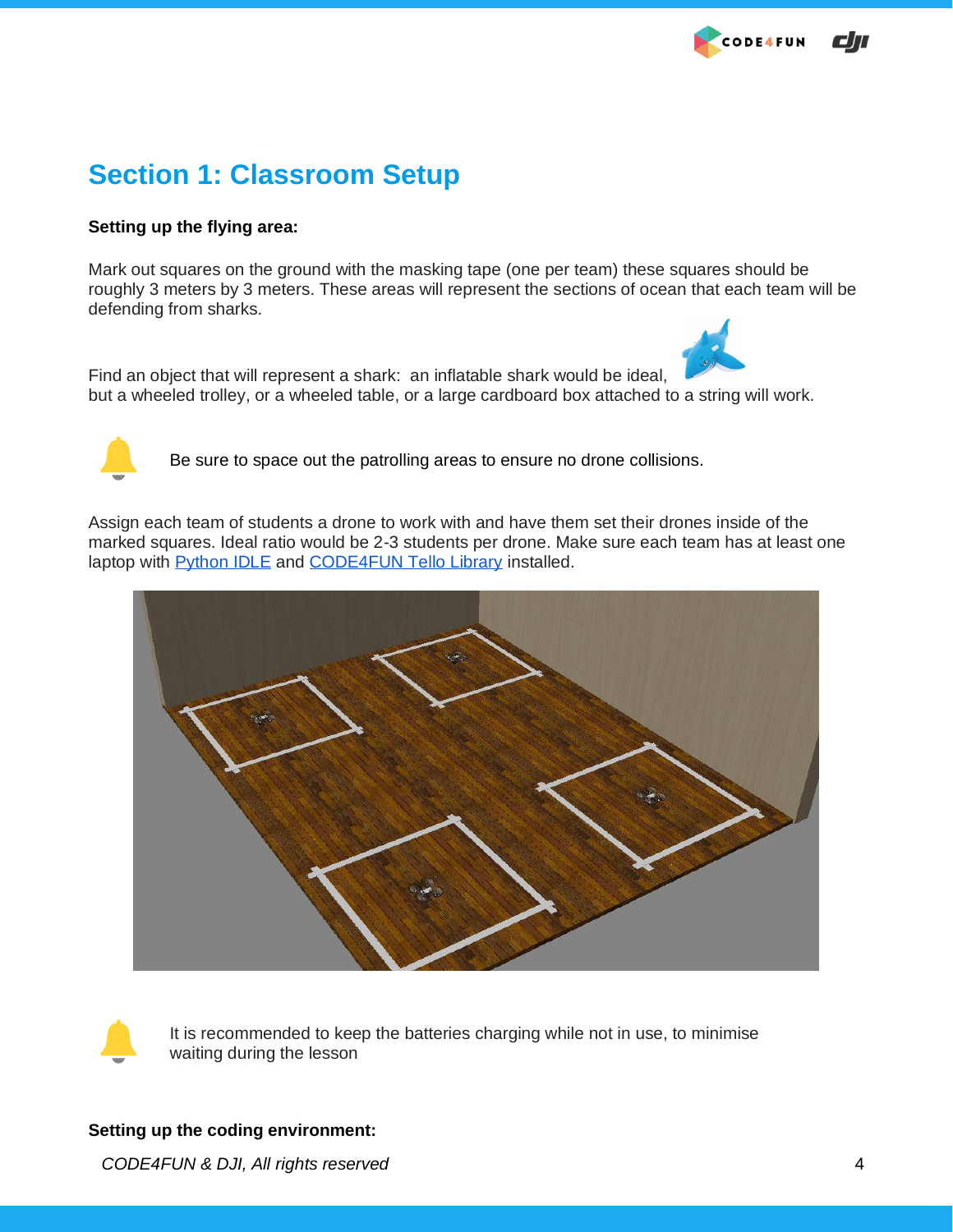

Provide each team with one computer and have them open the Python environment and import the CODE4FUN Tello library.

#### **from tello import** \*

start() *# Start sending commands to the drone*

## <span id="page-4-0"></span>**Section 2: Using the TOF sensor**

#### **What is a TOF sensor?**

The TOF (time of flight) sensor is a way to check the distance between the drone and the ground underneath it.

It works by sending out an infrared signal and timing how long it takes to bounce off the ground (or another object) and return back to the infrared sensor on the drone. Because we know the speed that light travels, we can use the time it took to calculate the distance between the drone and the object.

The **get tof()** function included in the Tello library returns the distance in millimeters from the drone to the ground (or object underneath the drone).

Let's try printing the value returned from the **get\_tof()** function to get the height of the drone in millimeters. We will store this value in a variable called 'result' and then print that variable.

#### **What is a variable?**

A variable is something that holds a value. It's called a variable because the value it holds might change. Variables are an important part of programming, and will be used a lot throughout this course. Here is an example of creating a variable, and using that variable in a print statement:

| message = "Hello!"       |
|--------------------------|
| print(message)           |
| <b>Result:</b><br>Hello! |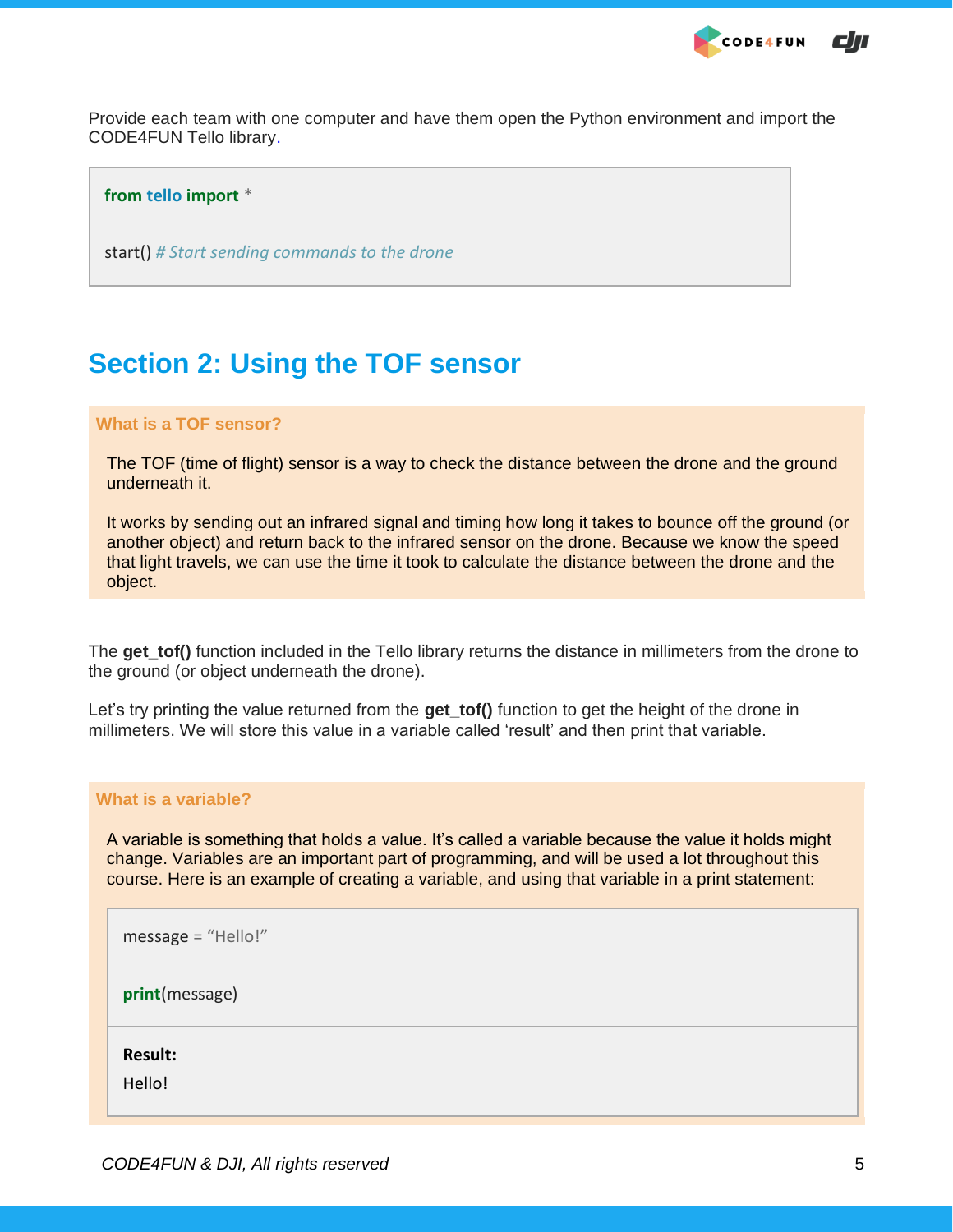

In the above example, we create a variable called message and then print out that variable. Variables must have a name that starts with a letter, or an underscore. It's a good idea to name your variables so that they hint at what the variable contains. Here, we've chosen the word message to represent a variable containing something we're going to print.

Variables can hold many things, including numbers and text. We can make changes to a variable as well:

| $num = 5$                             |
|---------------------------------------|
| print(num)                            |
| $num = num + 2$ # Add 2 to the number |
| print(num)                            |
| <b>Result:</b>                        |
| 5                                     |
| 7                                     |

At the end of the above example, our `num` variable now contains the number 7.

| from tello import *                                                               |
|-----------------------------------------------------------------------------------|
| start()                                                                           |
| # Get the value and store it in a variable called result<br>$result = get\_tof()$ |
| <b>print(result)</b> # Print the value of the result variable                     |
| <b>Result:</b><br>100                                                             |

Our sensor is not absolutely accurate, therefore when the drone in on the ground the result should be between 0 and 100. Next, let's program our drone to take off and see how this value changes when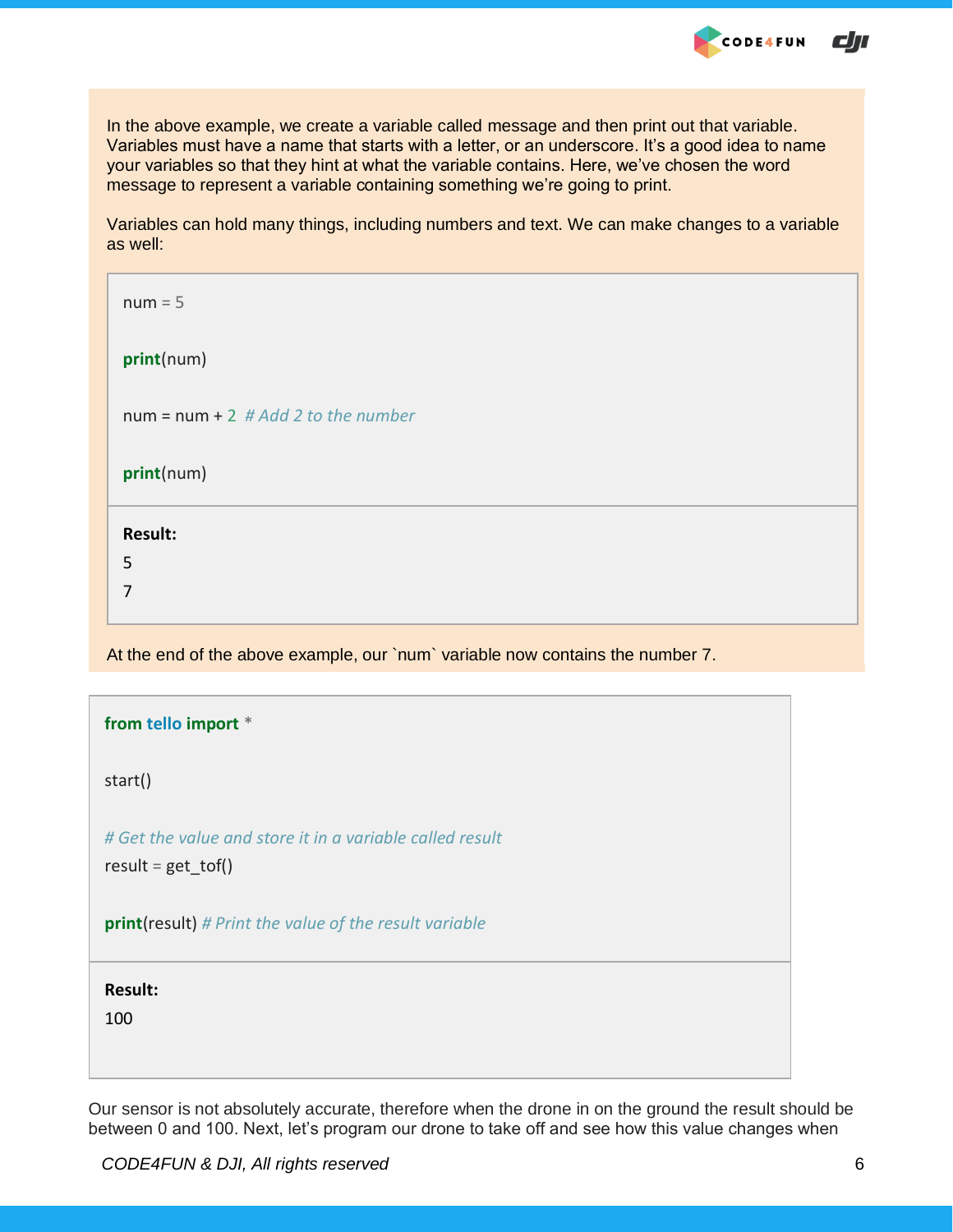

| from tello import *                      |
|------------------------------------------|
| start()                                  |
| takeoff() $#$ Tell the drone to take off |
| $result = get\_tof()$                    |
| print(result)                            |
| land() # Land the drone                  |
|                                          |
| <b>Result:</b>                           |
| 783                                      |
|                                          |

The height when the drone is in the air should be around 800 mm.



Later on, we're going to be comparing the TOF sensor value to this initial value, so it's ok if the value here is different to 800.



CODE4FUN

 $d\pi$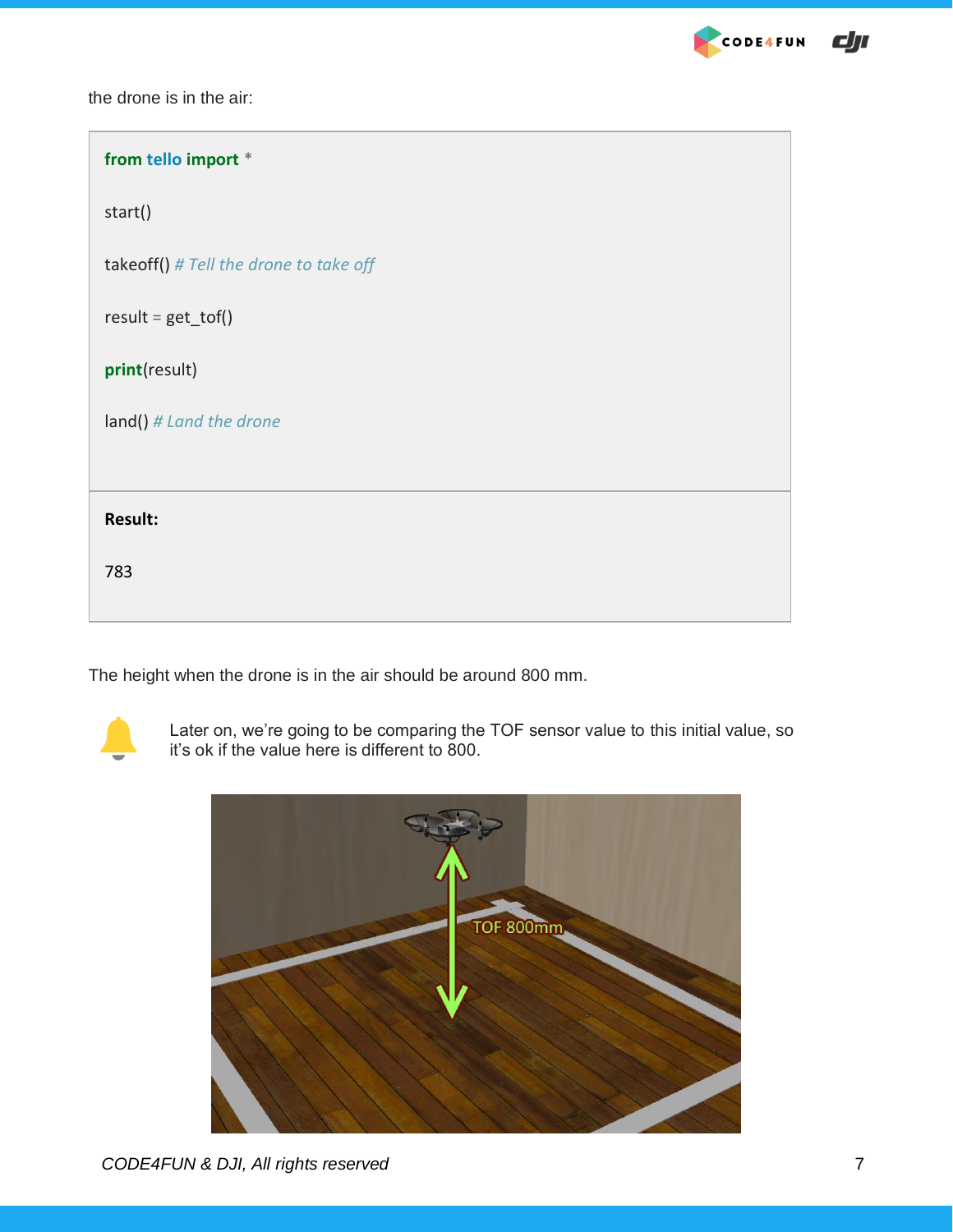The way we're going to tell if there is a shark beneath us is if that number is smaller than some threshold, for example we could say if that number was less than 600mm and it's normally 800mm, then it's fair to assume that we have flown over something.

**CODE4FUN** 

cл



In order to do this, we need to establish a baseline value that we can use to compare to the current value. We'll store the TOF sensor value right after takeoff in a variable called **initial\_tof**, so we know what the TOF value is when there is nothing underneath the drone. Later on we can compare this value to the current TOF.

**from tello import** \* start() takeoff() *# Tell the drone to take off* initial\_tof = get\_tof() *# Store the initial TOF just after takeoff* land() *# Land the drone*

## <span id="page-7-0"></span>**Section 3: Loops**

*CODE4FUN & DJI, All rights reserved* 8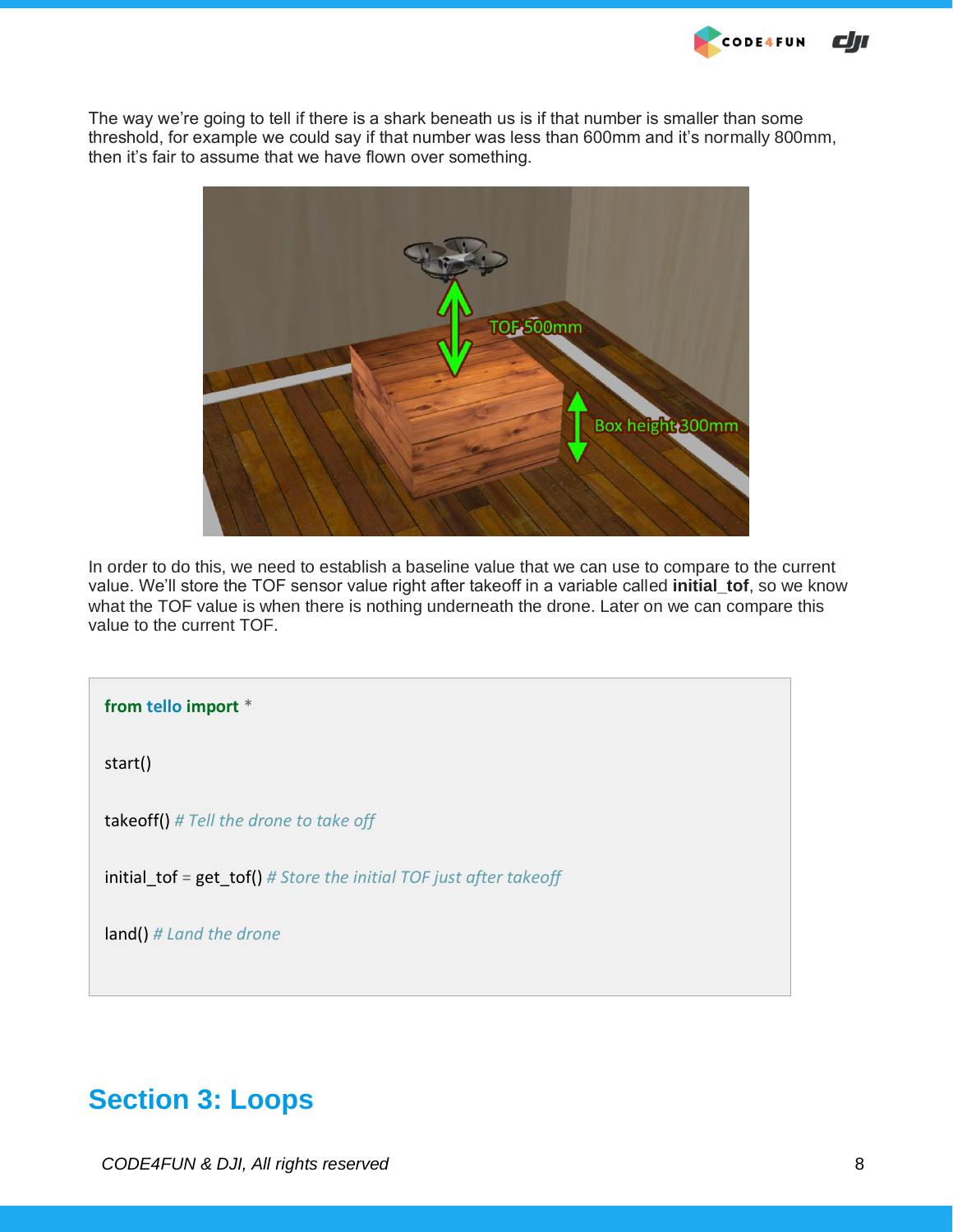

We want the drones to continuously check the distance to the ground (or shark), not just once. In order to do this, we're going to use a loop.

#### **What is a loop?**

Loops are used to run a portion of code many times, in this case our portion of code that checks the distance to the ground. The kind of loop we're going to look at is called a "for loop":

| for $i$ in range $(5)$ :<br>print(i) |
|--------------------------------------|
| Result:                              |
| $\mathbf 0$                          |
|                                      |
| $\overline{2}$                       |
| 3                                    |
| 4                                    |

The print() function here will run 5 times, once for each value of the variable i from 0 up to (but not including) 5.

For this lesson, we're not using the value of the variable, we just want our code to run multiple times.

Using a **for loop**, we can program the drone to check the height many times:

```
from tello import *
start()
takeoff()
initial tof = get tof()
for i in range(100): # Repeat 100 times
 result = get tot() print(result)
land()
```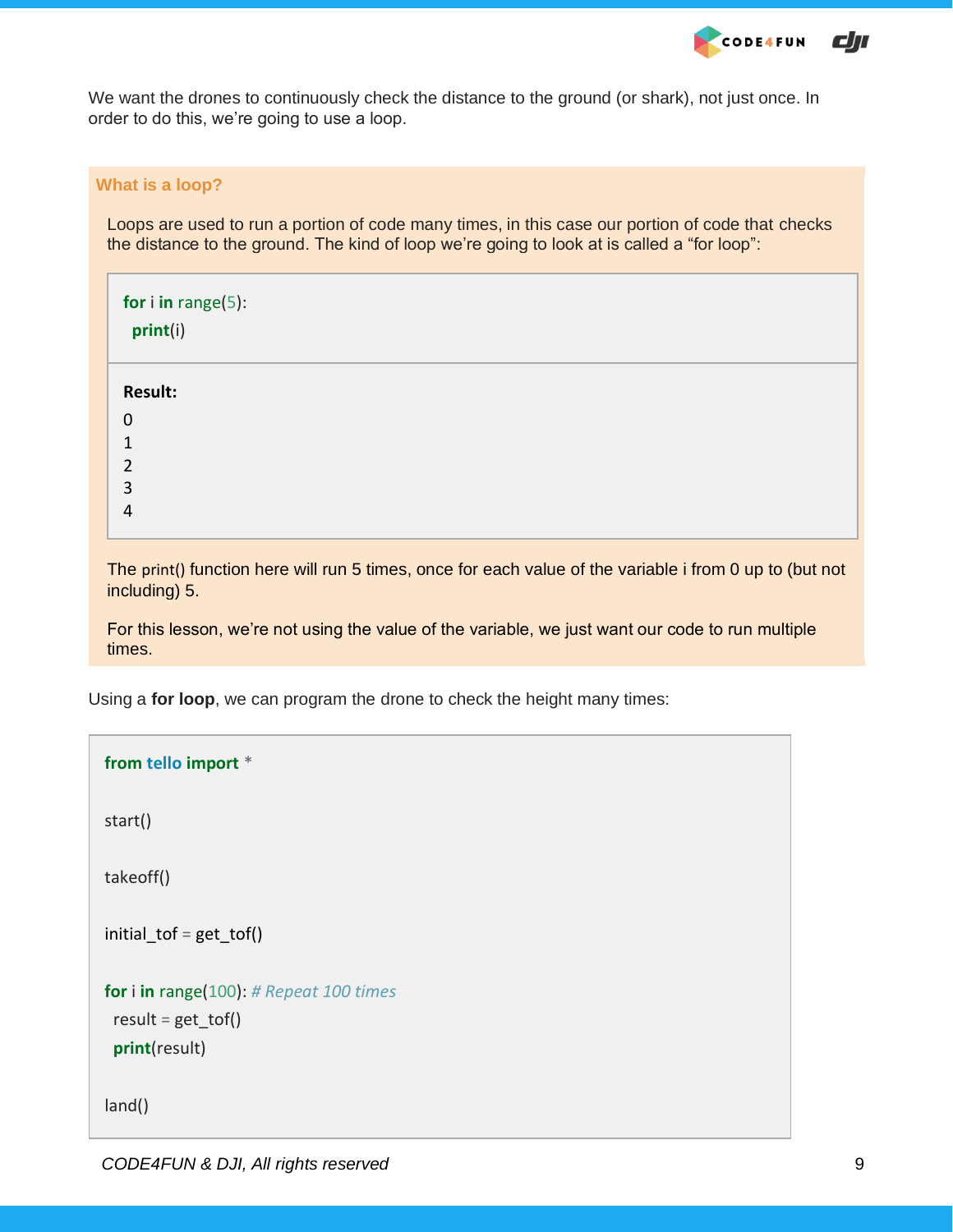**CODE4FUN** cm

<span id="page-9-0"></span>Whilst this code is running, try moving an object or your hand underneath the drone and watch as the distance printed out changes.

## **Section 4: Testing for the shark**

Now that the drone is checking the height multiple times, we can use the value we get from it to determine whether or not it's over an object (inflatable shark or a trolley) .

To do that, we'll use an **if statement** to check if the current TOF is at least 100 mm less than our initial TOF, and if it is - then the drone should do a flip to show us it's spotted a shark. Here is the code:

... **for** i **in** range(100): result = get\_tof() *# If the TOF is less than our initial value by 100mm* **if** result <= initial tof - 100: flip\_forward() *# Do a forward flip* **print**(result) ...

Test the above code: let the drone takeoff, and then put a hand or any large object underneath it - the drone should now flip when detecting an object:



## <span id="page-9-1"></span>**Section 5: Moving and Searching**

Whilst the drone is moving forward, it cannot also be scanning the ground, as it can only process **one command at a time**. In order for the drone to search an area, it needs to repeatedly move a small amount, then check the height.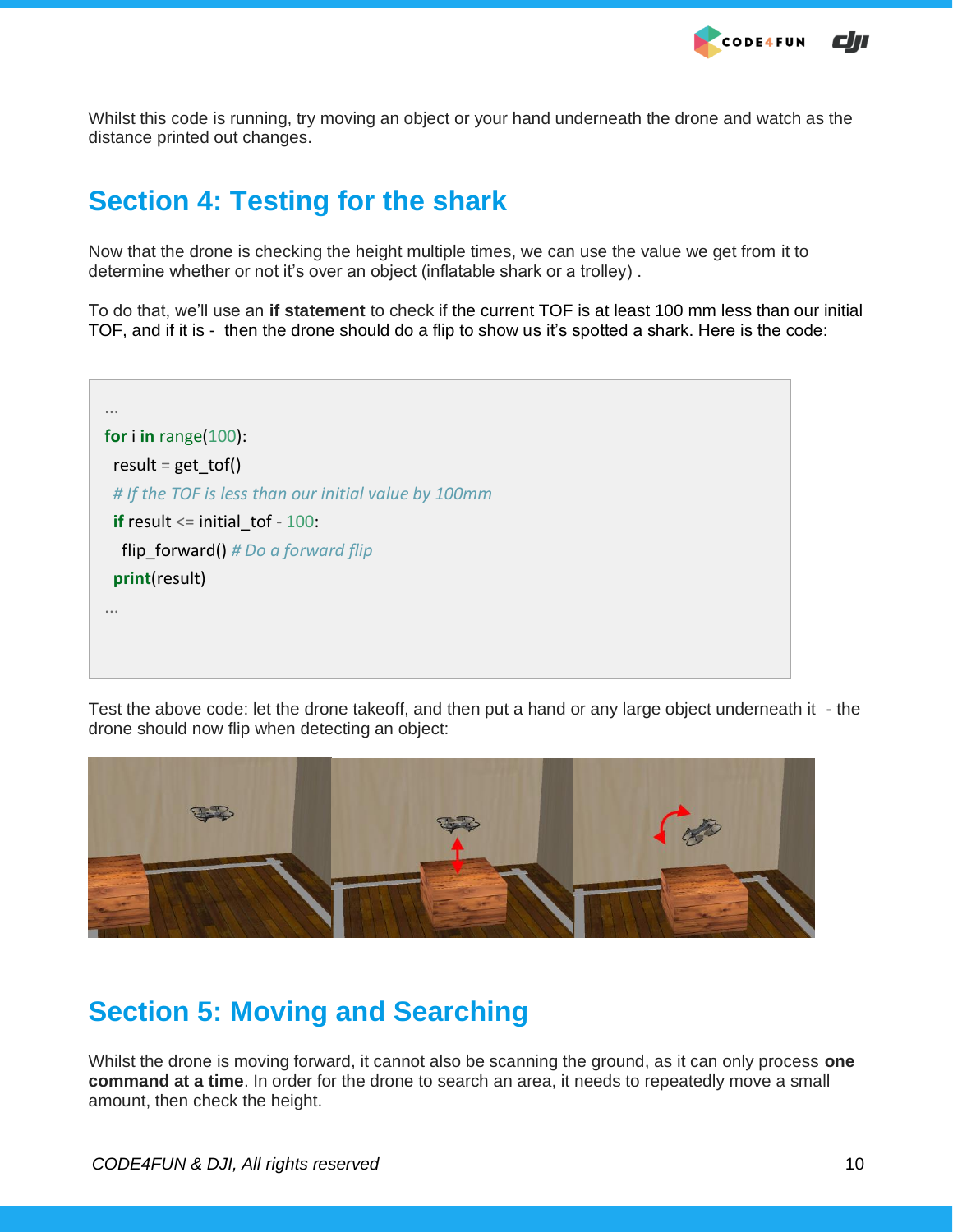

Let's program our drone to move forward 3 meters. We will need to use **forward ()** command for it. Let's move 20 cm before we check the height. If we want to fly 3 meters overall, we will need to repeat this 15 times. Let us add this to our code:

```
...
for i in range(15): # Change this from initial 100 to 15
  forward(20) # Move forward by 20 cm, so overall our drone will move 15 X 20 = 300 
cm, or 3 meters
 result = get tot()if result <= initial tof - 100:
  flip forward()
  print(result)
...
```
<span id="page-10-0"></span>With this code, the drone will move 20 centimeters at a time, checking the height each time, until it has done it 15 times. This will take the drone 3 meters from its starting position.

## **Section 6: More complex movement**

Students should use their knowledge from previous lessons to move the drones in patterns within their patrolling area.

Students can experiment with different shapes for the drone to fly in, and see which ones work best.

Here are some examples:

### **Circle Movement:**

In addition to moving 20cm each loop, drones may also be programmed to turn some amount, in order to move in a circle.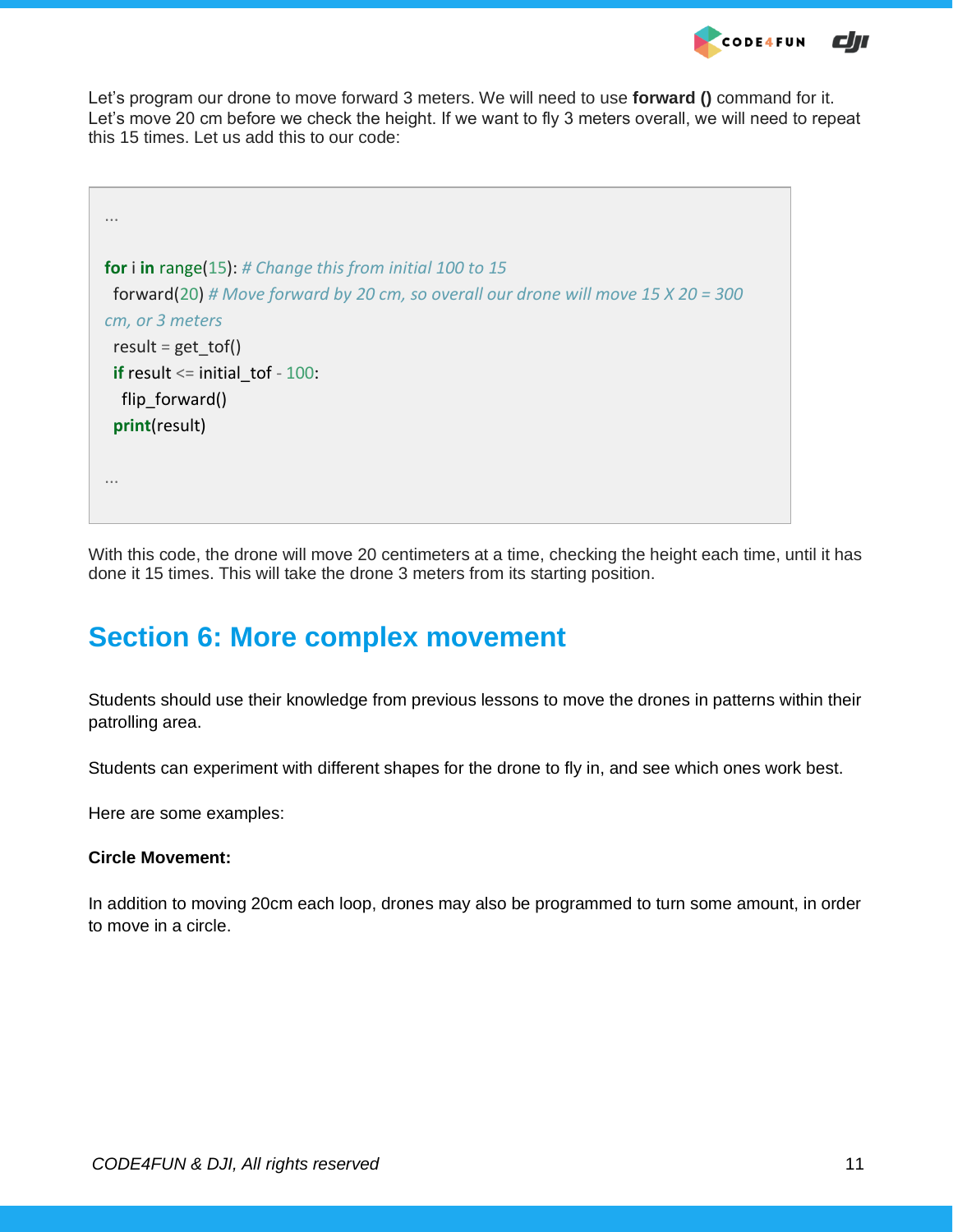

```
\epsilon
```

```
...
for i in range(15): # Repeat 15 times
 forward(20) # Move forward by 20 cm
 clockwise(24) # Turn clockwise by 24 (360/15) degrees
 result = get\_tof()if result <= initial tof - 100:
 flip forward()
  print(result)
...
```
### **Square Movement:**

To move in a square shape, a **nested loop** could be used to repeat the existing code 4 times, turning 90 degrees each time:

```
...
for j in range(4): # Repeat 4 times
  clockwise(90) # Turn 90 degrees
  for i in range(15): # Repeat 15 times
   forward(20) # Move forward by 20 cm
  result = get \text{tof}() if result <= initial_tof - 100: 
   flip forward()
   print(result)
...
```
 If students are familiar with using Python's Turtle library, it may be helpful to visualise the motion before trying it with the drones.

A Turtle simulation of these movements can be seen here: [https://repl.it/@thefryscorer/Drone-](https://repl.it/@thefryscorer/Drone-simulation-using-Turtle)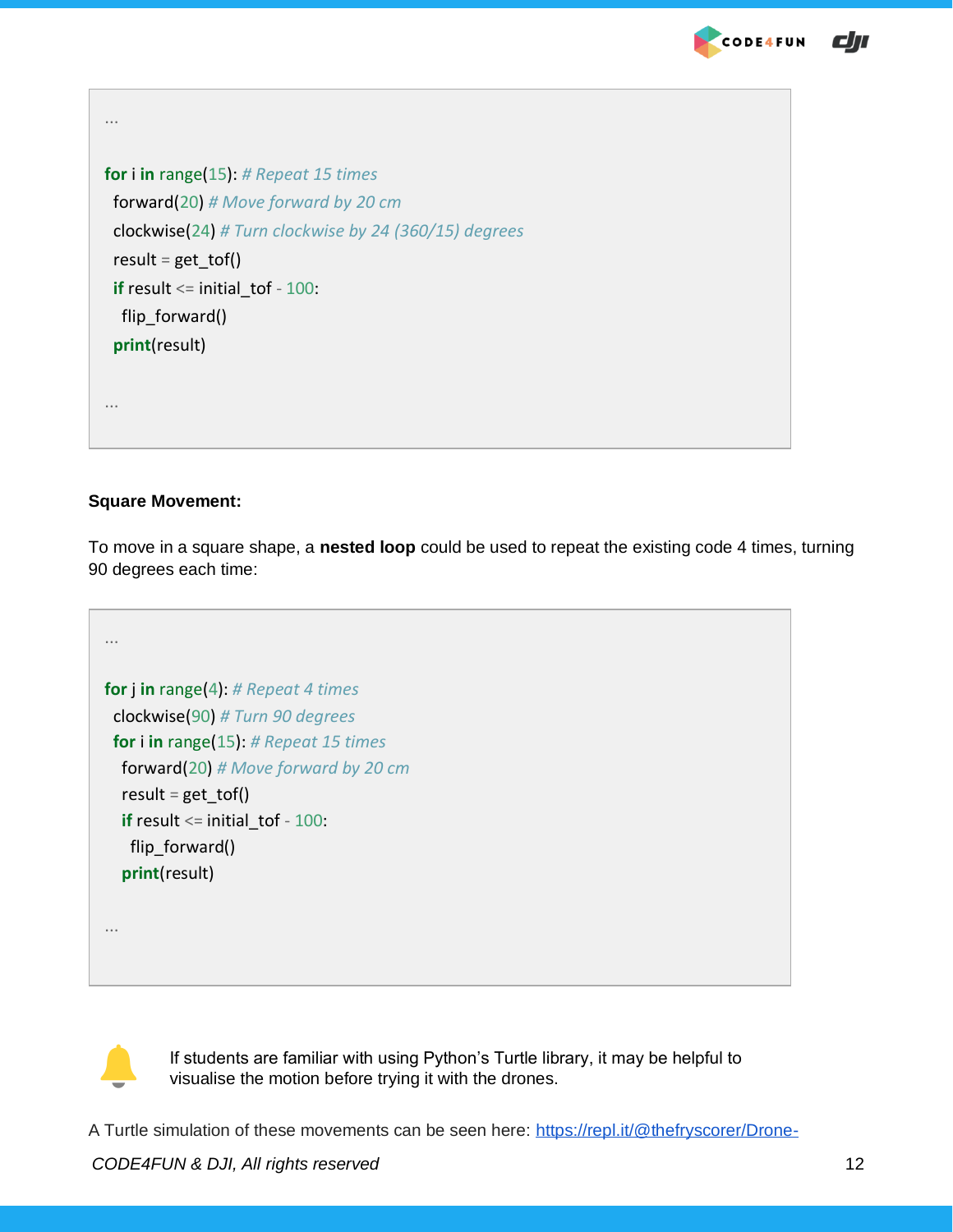

# <span id="page-12-0"></span>**Section 7: Testing the drones with a simulated shark**



Now that each drone is capable of patrolling a sector, checking the distance between the drone and the ground and an object beneath it, we can test the effectiveness of each team's drone by simulating detecting a shark as it swims across a section of the ocean.

The sectors should be rearranged into a row (see the image above), one sector after another, with a gap in between to reduce the chance of drones colliding. With the sectors rearranged this way, each drone can patrol one section of this "ocean".

A teacher may use an inflatable shark or just a cardboard box attached to a rope, or a wheeled trolley, to simulate a shark moving through this 'ocean area'. The shark should move through each sector in turn, and ideally each drone will detect the passing shark and do a flip to signal that it has detected it.

The shark should move slowly, in order to give each drone enough time to detect it, as the TOF sensor is not capable of detecting fast moving objects, and the drones are only able to detect the shark when stationary (ie, just after the forward command finishes).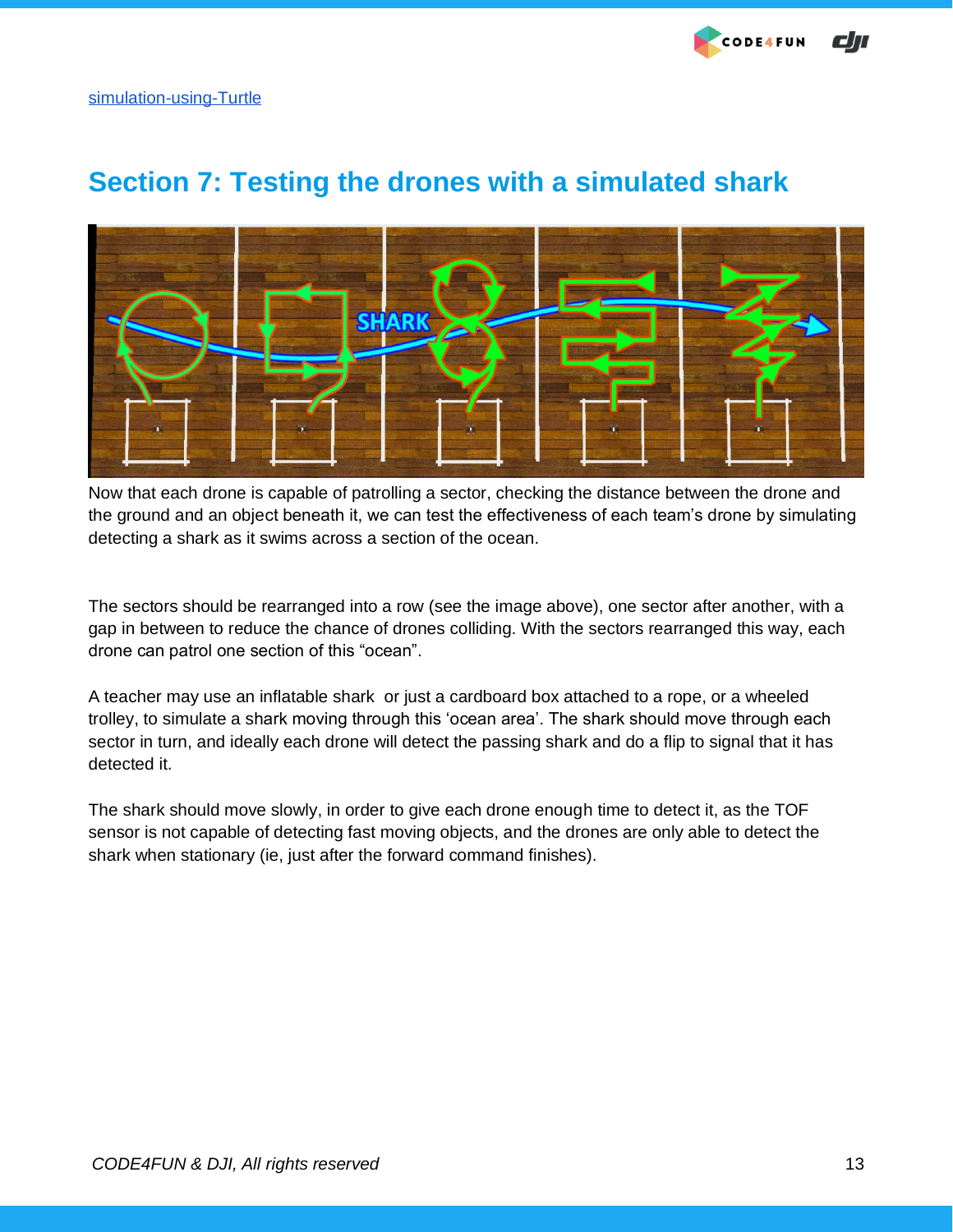



## <span id="page-13-0"></span>**Conclusion**

#### **Outcomes of this lesson:**

- Understanding of the **Time Of Flight** principle used to detect the distance between the drone and an object
- How **loops** can be used to repeat code multiple times
- How **conditional statements** can be used to accomplish tasks
- How **variables** can be used to store a value

### **Real life applications:**

Drones have been used on Australian beaches to detect sharks, and can give advanced warning to swimmers, surfers and lifeguards. The drones used have special software developed to detect sharks among other sea animals and swimmers. This software uses Artificial Intelligence (AI) developed using thousands of images captured by drones, and can distinguish between sharks, surfers, dolphins, whales, boats and many other objects. This software is reported to have a 90% accuracy rate, which is much higher than the accuracy of a skilled lifeguard.

### **<sup>a</sup>** Group discussion topics

- Why are drones used to detect sharks? What do they do better than humans?
	- Artificial intelligence can analyze pictures of sharks quicker and more accurately than human beings.
	- Drones can fly over water and access areas that are difficult for humans to access. Helicopters and other aircrafts can be expensive to maintain.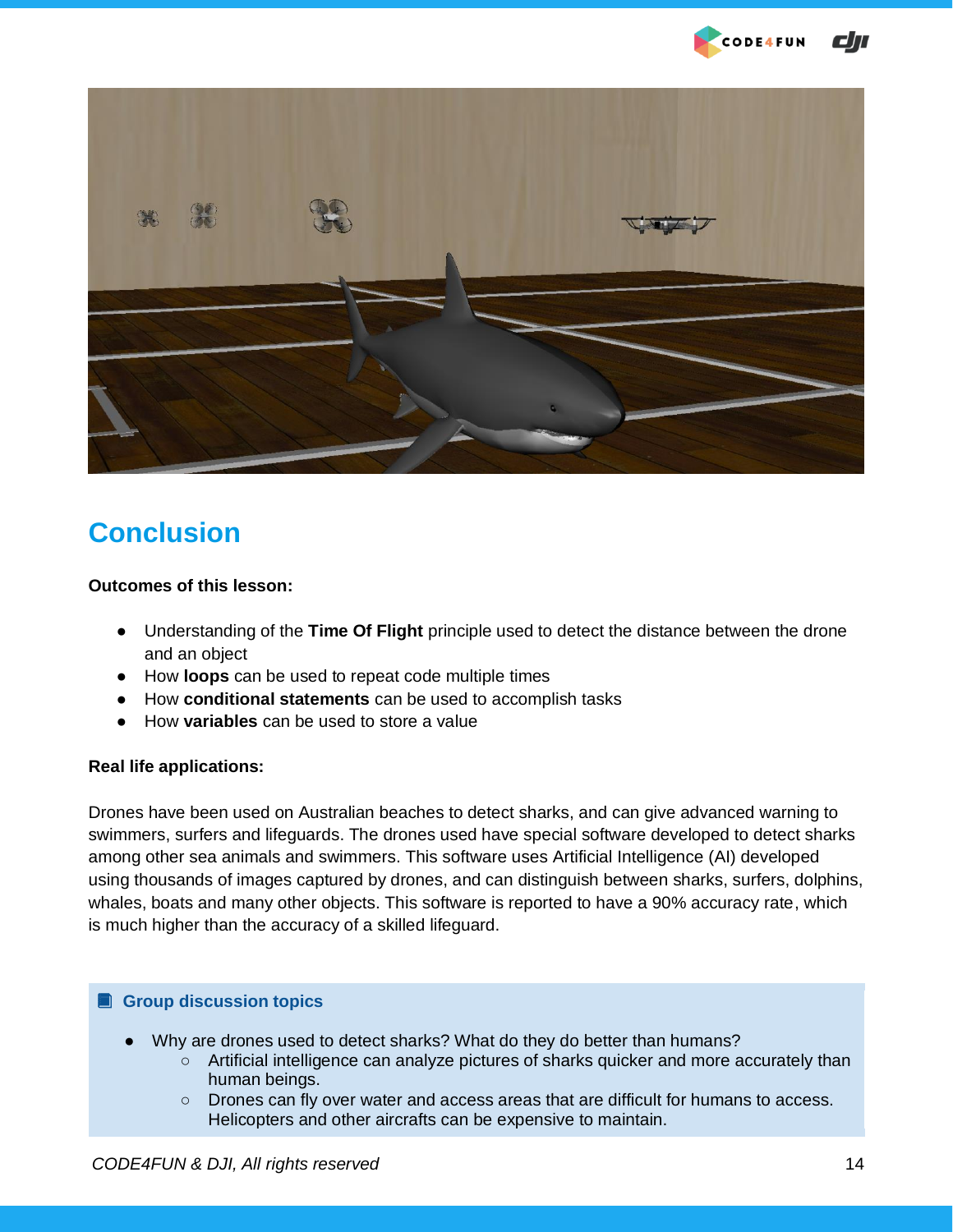

- Are drones better than other methods for dealing with the threat of shark attacks? For example is it better to use drones than shark nets which ensnare sharks and kill them?
	- o Shark nets also kill many other marine animals and sea life.
	- In NSW, the Shark Meshing Program currently protects 51 beaches.
	- Read more about [NSW Shark Management program.](https://www.dpi.nsw.gov.au/fishing/sharks/management)
- What else could a drone be used to detect?
	- Drones could also be used to detect swimmers in trouble, bushfires, other animals and much more.

#### **Extension Tasks**

Challenge students with the following question:

Which flying pattern would be the most efficient for drones in terms of patrolling the ocean and detecting sharks?

Ask students to program drones to fly in different patterns: spiral, zig-zagging, figure- 8, etc

Ask students to develop a computer simulation program testing the efficiency of different patterns. Use this Scratch project as an example: <https://scratch.mit.edu/projects/259007466/#player>